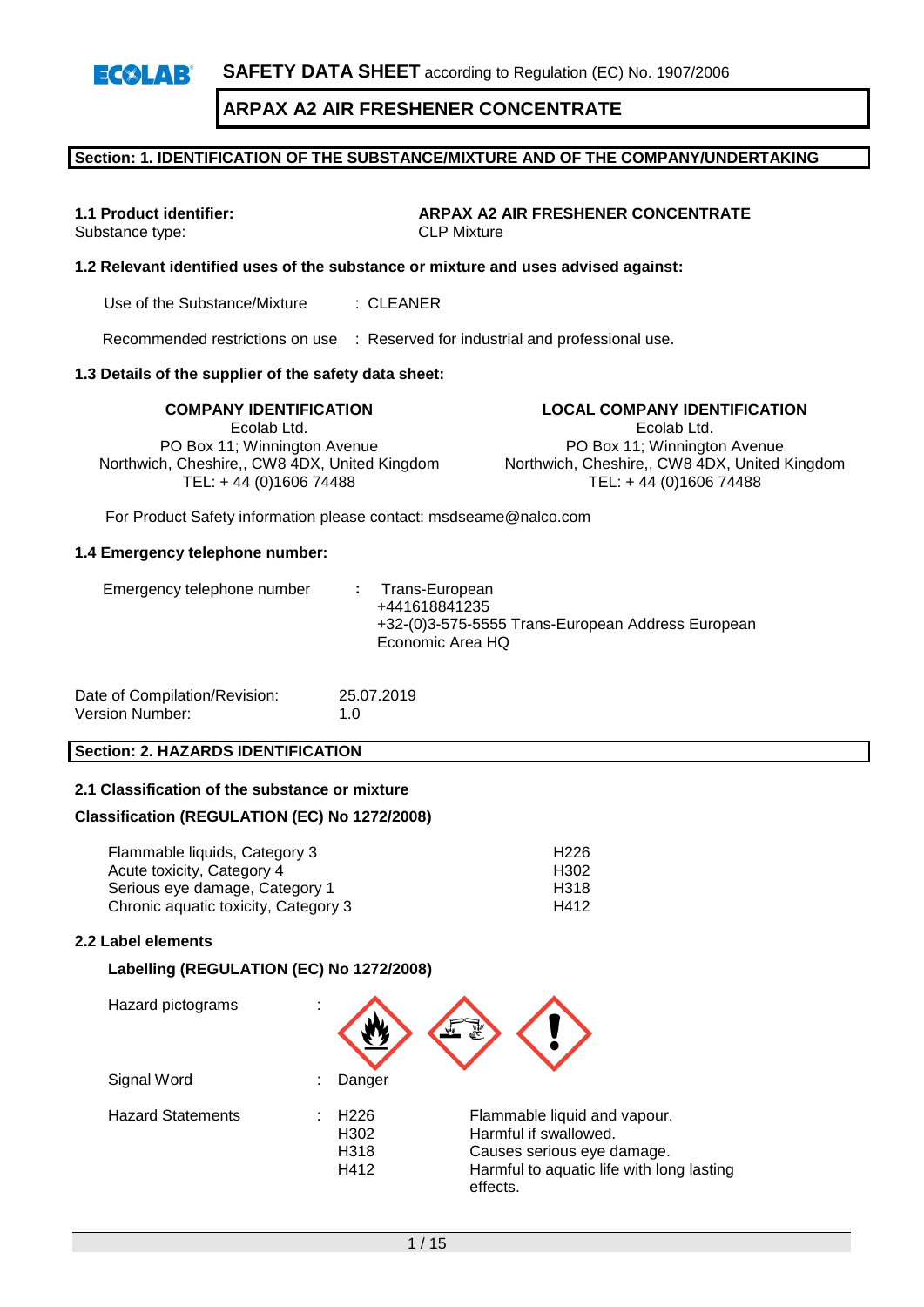| <b>Precautionary Statements</b> | : Prevention:    |                                                      |
|---------------------------------|------------------|------------------------------------------------------|
|                                 | P <sub>210</sub> | Keep away from heat, hot surfaces, sparks,           |
|                                 |                  | open flames and other ignition sources. No           |
|                                 |                  | smoking.                                             |
|                                 | P <sub>273</sub> | Avoid release to the environment.                    |
|                                 | P <sub>280</sub> | Wear protective gloves/ eye protection/ face         |
|                                 |                  | protection.                                          |
|                                 | Response:        |                                                      |
|                                 |                  | P305 + P351 + P338 IF IN EYES: Rinse cautiously with |
|                                 |                  | water for several minutes. Remove contact            |
|                                 |                  | lenses, if present and easy to do. Continue          |
|                                 |                  | rinsing.                                             |
|                                 | P310             |                                                      |
|                                 |                  | Immediately call a POISON                            |
|                                 |                  | CENTER/doctor.                                       |

Hazardous components which must be listed on the label: Alcohols, C13, branched, ethoxylated

| Special labelling of certain | : Contains: Limonene 2,6-OCTADIEN-1-OL, 3,7-DIMETHYL-, |
|------------------------------|--------------------------------------------------------|
| mixtures                     | ACETATE, (E)- Citral 3-(4-TERT-                        |
|                              | BUTYLPHENYL)PROPIONALDEHYDE May produce an             |
|                              | allergic reaction.                                     |

### **2.3 Other hazards**

None known.

### **Section: 3. COMPOSITION/INFORMATION ON INGREDIENTS**

### **3.2 Mixtures**

### **Hazardous components**

| <b>Chemical Name</b>                                 | CAS-No.<br>EC-No.<br>REACH No.              | Classification<br>(REGULATION (EC) No 1272/2008)                                                                                                                                                                            | Concentration:<br>[%] |
|------------------------------------------------------|---------------------------------------------|-----------------------------------------------------------------------------------------------------------------------------------------------------------------------------------------------------------------------------|-----------------------|
| Alcohols, C13, branched,<br>ethoxylated              | 69011-36-5                                  | Acute toxicity Category 4; H302<br>Serious eye damage Category 1; H318                                                                                                                                                      | $25 - < 30$           |
| ALCOHOLS, C6-12,<br><b>ETHOXYLATED</b>               | 68439-45-2                                  | Skin irritation Category 2; H315<br>Serious eye damage Category 1; H318                                                                                                                                                     | $\sqrt{2.5} - 3$      |
| 2,6-DIMETHYLOCT-7-EN-2-OL                            | 18479-58-8                                  | Eye irritation Category 2; H319                                                                                                                                                                                             | $1 - 2.5$             |
| Limonene                                             | 5989-27-5<br>227-813-5                      | Nota C Flammable liquids Category 3;<br>H <sub>226</sub><br>Skin irritation Category 2; H315<br>Skin sensitization Category 1; H317<br>Acute aquatic toxicity Category 1; H400<br>Chronic aquatic toxicity Category 1; H410 | $0.25 - 0.5$          |
| 2.6-OCTADIEN-1-OL. 3.7-<br>DIMETHYL-, ACETATE, (E)-  | 105-87-3<br>203-341-5<br>01-2119973480-35   | Skin irritation Category 2; H315<br>Skin sensitization Category 1; H317<br>Chronic aquatic toxicity Category 3; H412                                                                                                        | $0.25 - 0.5$          |
| Citral                                               | 5392-40-5<br>226-394-6<br>01-2119462829-23  | Skin irritation Category 2; H315<br>Skin sensitization Category 1; H317                                                                                                                                                     | $0.25 - < 0.5$        |
| 3-(4-TERT-<br>BUTYLPHENYL)PROPIONALD<br><b>EHYDE</b> | 18127-01-0<br>242-016-2<br>01-2119983533-30 | Acute toxicity Category 3;<br>Acute toxicity Category 3:<br>Acute toxicity Category 3:<br>Chronic aquatic toxicity Category 2;                                                                                              | $0.1 - < 0.25$        |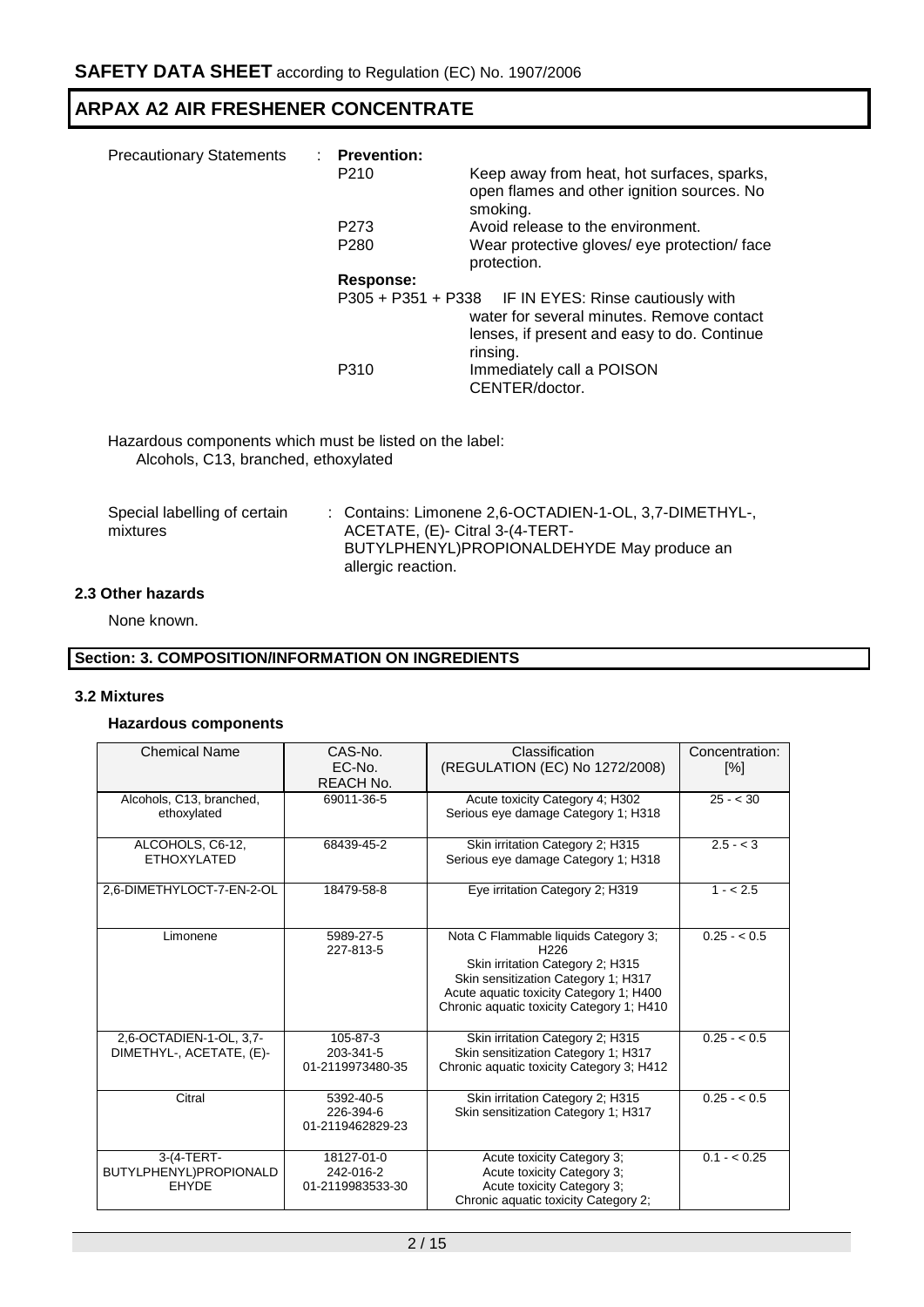|                                              |                      | Skin sensitization Category 1:     |          |
|----------------------------------------------|----------------------|------------------------------------|----------|
| Substances with a workplace exposure limit : |                      |                                    |          |
| Ethanol                                      | 64-17-5<br>200-578-6 | Flammable liquids Category 2; H225 | $5 - 10$ |

For the full text of the H-Statements mentioned in this Section, see Section 16.

| Section:<br><b>FIRST AID MEASURES</b><br>4. I |  |
|-----------------------------------------------|--|

### **4.1 Description of first aid measures**

| If inhaled                 | $:$ Remove to fresh air.<br>Treat symptomatically.<br>Get medical attention if symptoms occur.                                                                                                                       |
|----------------------------|----------------------------------------------------------------------------------------------------------------------------------------------------------------------------------------------------------------------|
| In case of skin contact    | : Wash off with soap and plenty of water.<br>Get medical attention if symptoms occur.                                                                                                                                |
| In case of eye contact     | : Rinse immediately with plenty of water, also under the eyelids,<br>for at least 15 minutes.<br>Remove contact lenses, if present and easy to do. Continue<br>rinsing.<br>Get medical attention immediately.        |
| If swallowed               | $\therefore$ Rinse mouth.<br>Get medical attention if symptoms occur.                                                                                                                                                |
| Protection of first-aiders | $\therefore$ In event of emergency assess the danger before taking action.<br>Do not put yourself at risk of injury. If in doubt, contact<br>emergency responders. Use personal protective equipment as<br>required. |

### **4.2 Most important symptoms and effects, both acute and delayed**

**See Section 11 for more detailed information on health effects and symptoms.**

### **4.3 Indication of immediate medical attention and special treatment needed**

| Treatment | Treat symptomatically. |
|-----------|------------------------|
|           |                        |

### **Section: 5. FIREFIGHTING MEASURES**

### **5.1 Extinguishing media**

| Suitable extinguishing media | : Foam<br>Carbon dioxide<br>Dry powder<br>Other extinguishing agent suitable for Class B fires<br>For large fires, use water spray or fog, thoroughly drenching<br>the burning material. |
|------------------------------|------------------------------------------------------------------------------------------------------------------------------------------------------------------------------------------|
|------------------------------|------------------------------------------------------------------------------------------------------------------------------------------------------------------------------------------|

### **5.2 Special hazards arising from the substance or mixture**

| Specific hazards during<br>firefighting | : Fire Hazard<br>Keep away from heat and sources of ignition.<br>Flash back possible over considerable distance.<br>Beware of vapours accumulating to form explosive |
|-----------------------------------------|----------------------------------------------------------------------------------------------------------------------------------------------------------------------|
|                                         | concentrations. Vapours can accumulate in low areas.                                                                                                                 |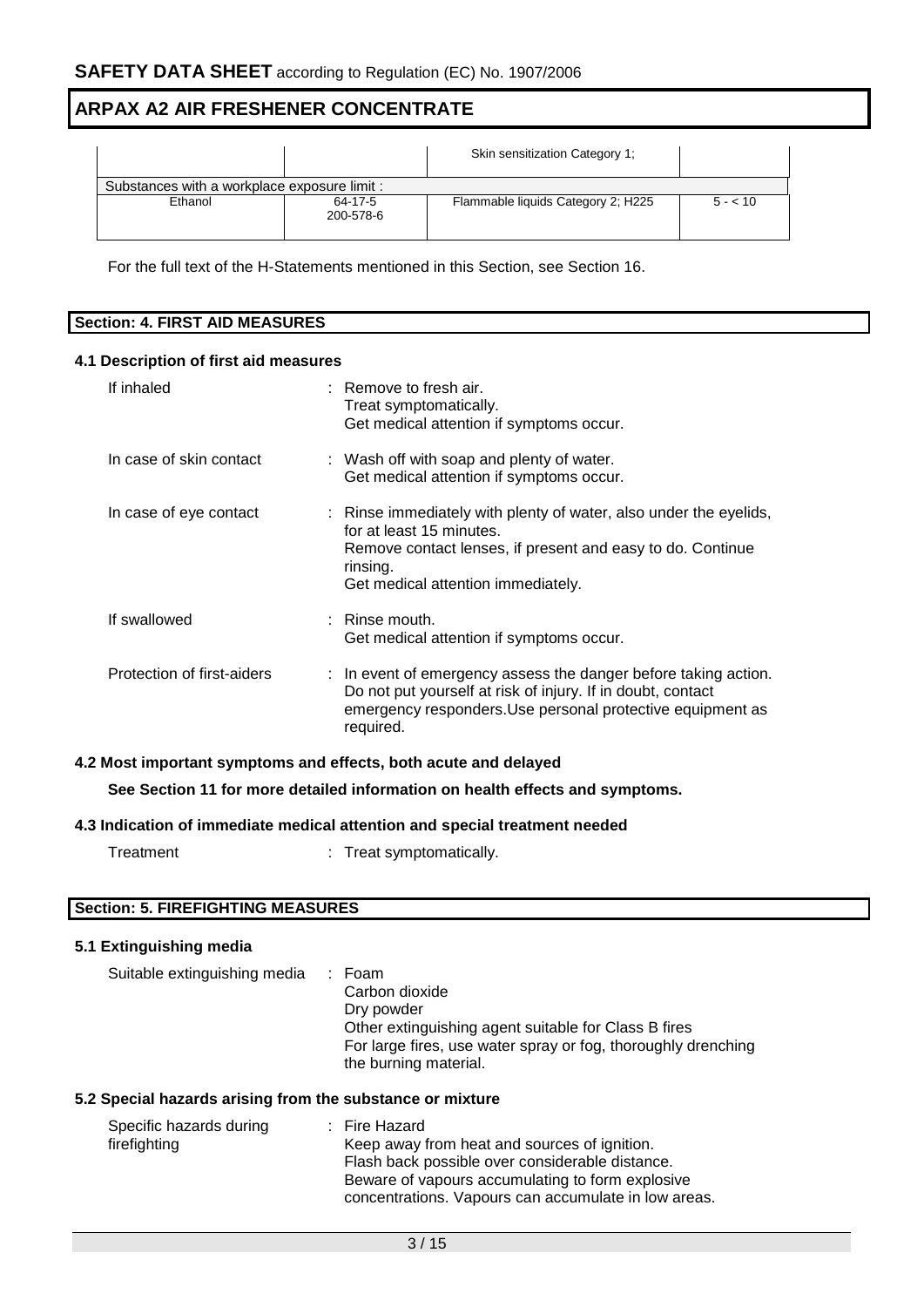| Hazardous combustion<br>products                 | : Depending on combustion properties, decomposition products<br>may include following materials:<br>Carbon oxides                                                                                                                     |
|--------------------------------------------------|---------------------------------------------------------------------------------------------------------------------------------------------------------------------------------------------------------------------------------------|
| 5.3 Advice for firefighters                      |                                                                                                                                                                                                                                       |
| Special protective equipment<br>for firefighters | : Use personal protective equipment.                                                                                                                                                                                                  |
| Further information                              | : Use water spray to cool unopened containers. Fire residues<br>and contaminated fire extinguishing water must be disposed<br>of in accordance with local regulations. In the event of fire<br>and/or explosion do not breathe fumes. |

### **Section: 6. ACCIDENTAL RELEASE MEASURES**

### **6.1 Personal precautions, protective equipment and emergency procedures**

| Advice for non-emergency<br>personnel | : Ensure adequate ventilation.<br>Remove all sources of ignition.<br>Keep people away from and upwind of spill/leak.<br>Avoid inhalation, ingestion and contact with skin and eyes.<br>When workers are facing concentrations above the exposure<br>limit they must use appropriate certified respirators.<br>Ensure clean-up is conducted by trained personnel only.<br>Refer to protective measures listed in sections 7 and 8. |
|---------------------------------------|-----------------------------------------------------------------------------------------------------------------------------------------------------------------------------------------------------------------------------------------------------------------------------------------------------------------------------------------------------------------------------------------------------------------------------------|
| Advice for emergency<br>responders    | : If specialised clothing is required to deal with the spillage, take<br>note of any information in Section 8 on suitable and unsuitable<br>materials.                                                                                                                                                                                                                                                                            |
| 6.2 Environmental precautions         |                                                                                                                                                                                                                                                                                                                                                                                                                                   |

Environmental precautions : Do not allow contact with soil, surface or ground water.

### **6.3 Methods and materials for containment and cleaning up**

| Methods for cleaning up | : Eliminate all ignition sources if safe to do so.            |
|-------------------------|---------------------------------------------------------------|
|                         | Stop leak if safe to do so.                                   |
|                         | Contain spillage, and then collect with non-combustible       |
|                         | absorbent material, (e.g. sand, earth, diatomaceous earth,    |
|                         | vermiculite) and place in container for disposal according to |
|                         | local / national regulations (see section 13).                |
|                         | Flush away traces with water.                                 |
|                         | For large spills, dike spilled material or otherwise contain  |
|                         | material to ensure runoff does not reach a waterway.          |

### **6.4 Reference to other sections**

See Section 1 for emergency contact information. For personal protection see section 8. See Section 13 for additional waste treatment information.

### **Section: 7. HANDLING AND STORAGE**

### **7.1 Precautions for safe handling**

| Advice on safe handling | Take necessary action to avoid static electricity discharge     |
|-------------------------|-----------------------------------------------------------------|
|                         | (which might cause ignition of organic vapours). Do not ingest. |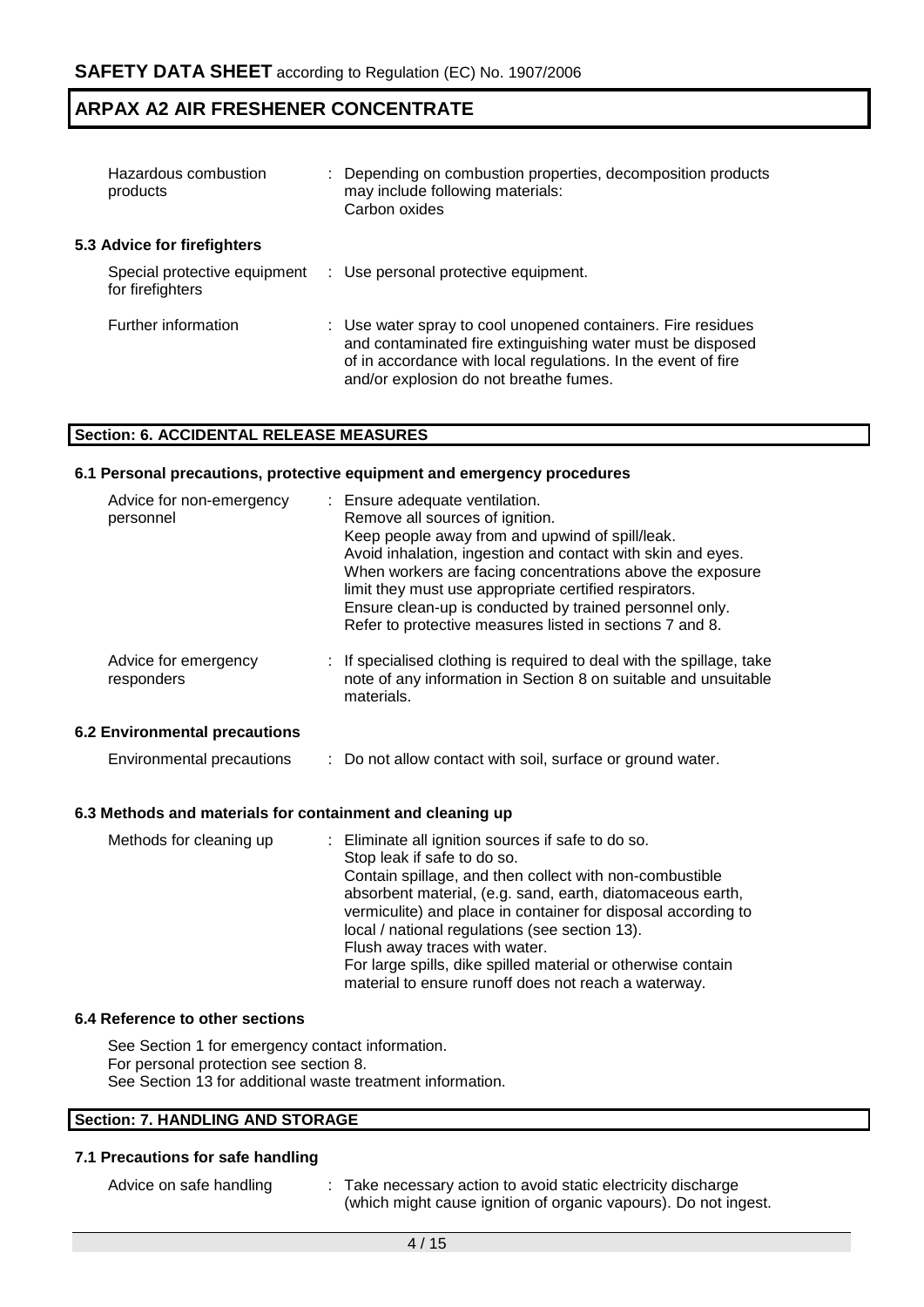|                                                                  | Keep away from fire, sparks and heated surfaces. Do not<br>breathe spray, vapour. Do not get in eyes, on skin, or on<br>clothing. Wash hands thoroughly after handling. Use only with<br>adequate ventilation.                                                                                                                       |
|------------------------------------------------------------------|--------------------------------------------------------------------------------------------------------------------------------------------------------------------------------------------------------------------------------------------------------------------------------------------------------------------------------------|
| Hygiene measures                                                 | : Handle in accordance with good industrial hygiene and safety<br>practice. Remove and wash contaminated clothing before re-<br>use. Wash face, hands and any exposed skin thoroughly after<br>handling. Provide suitable facilities for quick drenching or<br>flushing of the eyes and body in case of contact or splash<br>hazard. |
| 7.2 Conditions for safe storage, including any incompatibilities |                                                                                                                                                                                                                                                                                                                                      |
|                                                                  |                                                                                                                                                                                                                                                                                                                                      |
| Requirements for storage<br>areas and containers                 | : Keep away from heat and sources of ignition. Keep in a cool,<br>well-ventilated place. Keep away from oxidizing agents. Keep<br>out of reach of children. Keep container tightly closed. Store in<br>suitable labelled containers.                                                                                                 |
| Suitable material                                                | : Keep in properly labelled containers.                                                                                                                                                                                                                                                                                              |
| <b>7.3 Specific end uses</b>                                     |                                                                                                                                                                                                                                                                                                                                      |

### **Section: 8. EXPOSURE CONTROLS/PERSONAL PROTECTION**

# **8.1 Control parameters**

### **Occupational Exposure Limits**

| Components | CAS-No. | Value type (Form<br>of exposure) | Control parameters | <b>Basis</b> |
|------------|---------|----------------------------------|--------------------|--------------|
| Ethanol    | 64-17-5 | OELV - 15 min<br>(STEL)          | mqq 000, l         | OEL<br>IR    |

| ۰, |
|----|
|----|

| Limonene | End Use: Workers<br>Exposure routes: Dermal<br>Potential health effects: short-term - local<br>Value: 0.222 mg/cm2     |
|----------|------------------------------------------------------------------------------------------------------------------------|
|          | End Use: Workers<br>Exposure routes: Inhalation<br>Potential health effects: long term - systemic<br>Value: 33.3 mg/m3 |
| Ethanol  | End Use: Workers<br>Exposure routes: Inhalation<br>Potential health effects: short-term - local<br>Value: 1900 mg/m3   |
|          | End Use: Workers<br>Exposure routes: Dermal<br>Potential health effects: long term - systemic                          |
|          | End Use: Workers<br>Exposure routes: Inhalation<br>Potential health effects: long term - systemic<br>Value: 950 mg/m3  |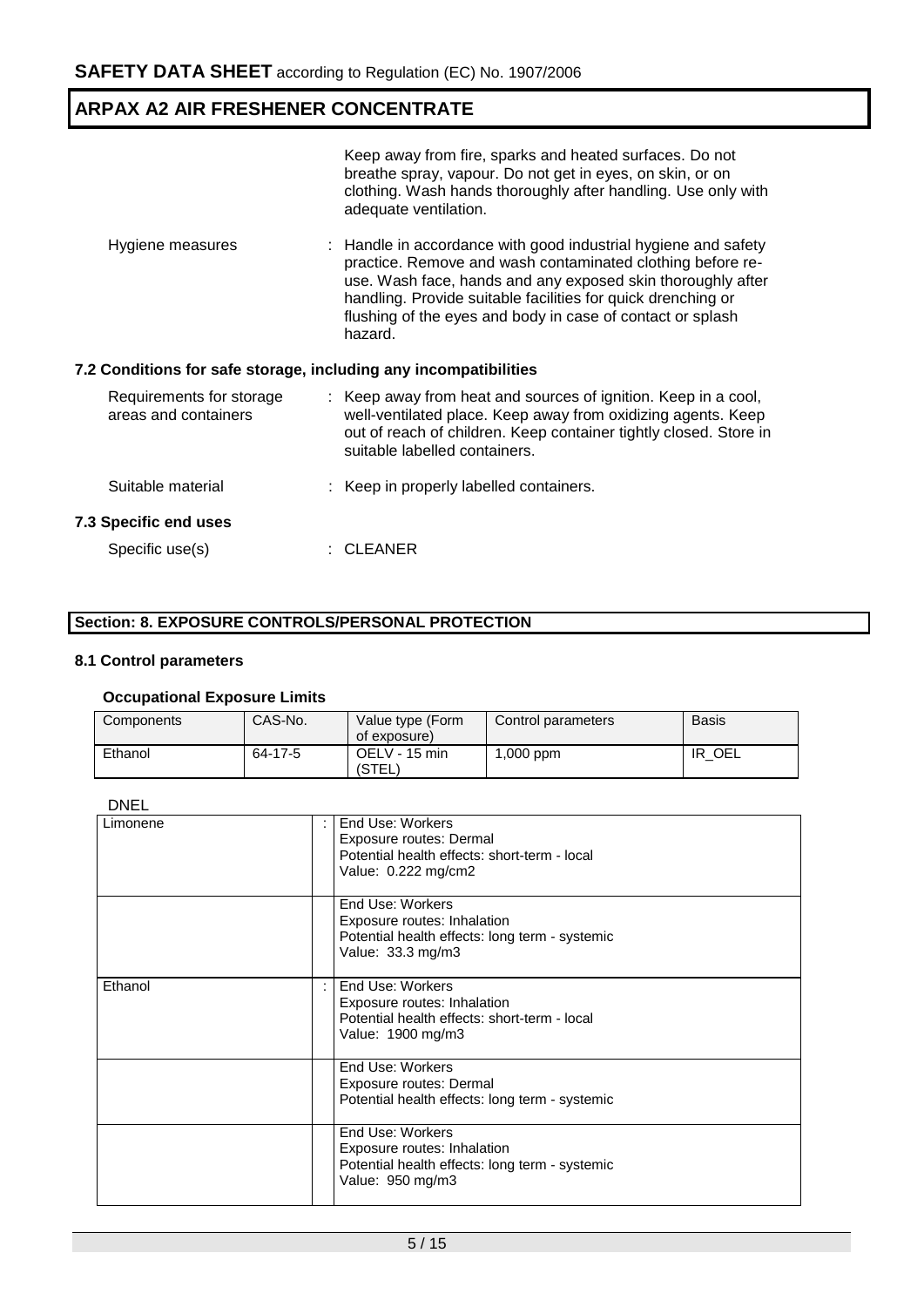### PNEC

| Limonene | ÷                         | Fresh water<br>Value: 0.0054 mg/l         |
|----------|---------------------------|-------------------------------------------|
|          |                           | Marine water<br>Value: 0.00054 mg/l       |
|          |                           | <b>STP</b><br>Value: 1.8 mg/l             |
|          |                           | Fresh water sediment<br>Value: 1.32 mg/kg |
|          |                           | Marine sediment<br>Value: 0.13 mg/kg      |
|          |                           | Soil<br>Value: 0.262 mg/kg                |
|          |                           | Oral<br>Value: 3.33 mg/kg                 |
| Ethanol  | $\mathbb{R}^{\mathbb{Z}}$ | Fresh water<br>Value: 0.96 mg/l           |
|          |                           | Marine water<br>Value: 0.79 mg/l          |
|          |                           | Intermittent release<br>Value: 2.75 mg/l  |
|          |                           | <b>STP</b><br>Value: 580 mg/l             |
|          |                           | Fresh water sediment<br>Value: 2.6 mg/kg  |
|          |                           | Marine sediment<br>Value: 2.9 mg/kg       |
|          |                           | Soil<br>Value: 0.63 mg/kg                 |
|          |                           | Oral<br>Value: 0.72 mg/kg                 |

### **8.2 Exposure controls**

### **Appropriate engineering controls**

Effective exhaust ventilation system. Maintain air concentrations below occupational exposure standards.

### **Individual protection measures**

| Hygiene measures | : Handle in accordance with good industrial hygiene and safety<br>practice.Remove and wash contaminated clothing before re-<br>use. Wash face, hands and any exposed skin thoroughly after<br>handling. Provide suitable facilities for quick drenching or<br>flushing of the eyes and body in case of contact or splash<br>hazard. |
|------------------|-------------------------------------------------------------------------------------------------------------------------------------------------------------------------------------------------------------------------------------------------------------------------------------------------------------------------------------|
|                  |                                                                                                                                                                                                                                                                                                                                     |

Eye/face protection (EN : Safety goggles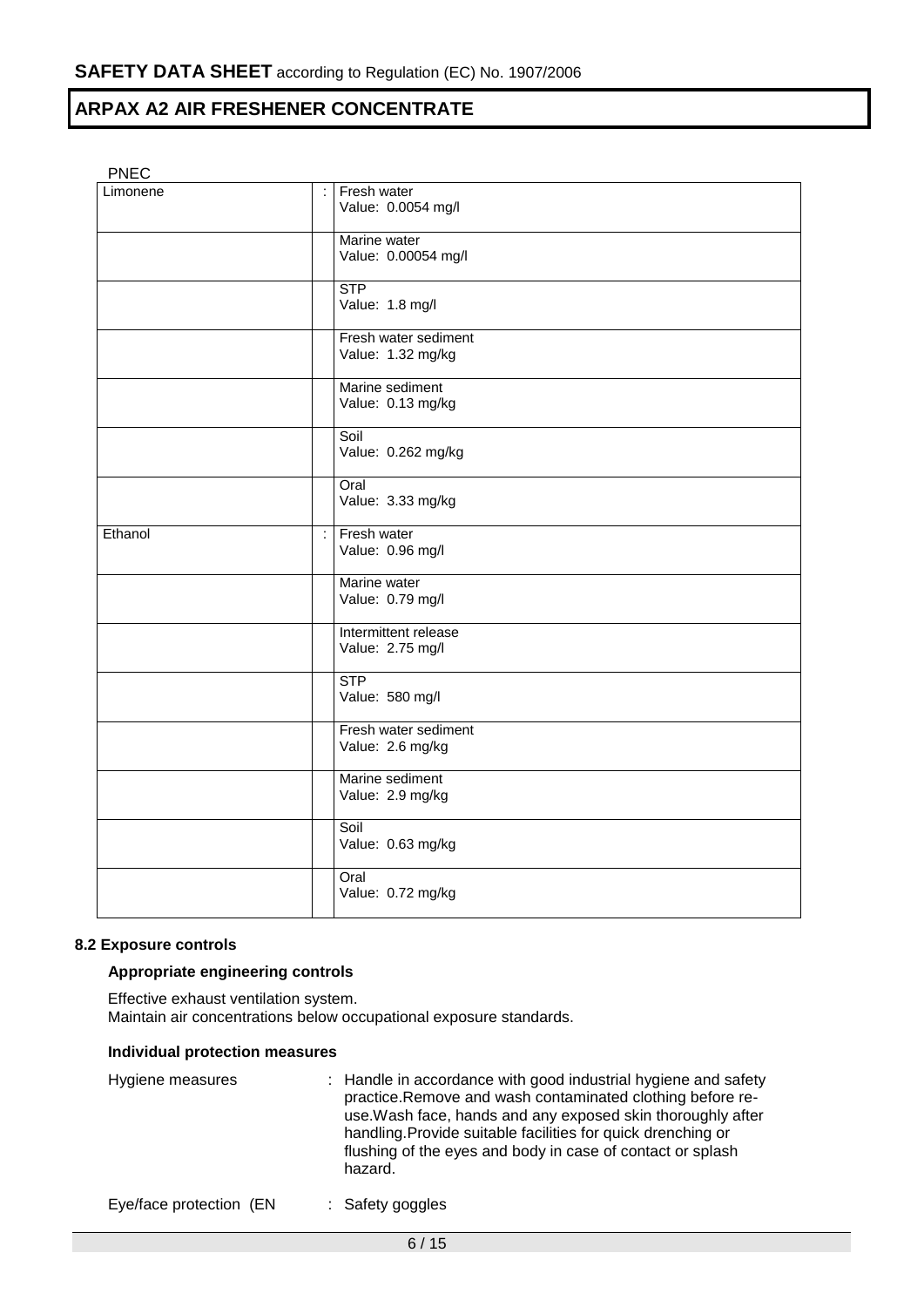| 166)                                      | Face-shield                                                                                                                                                                                                                                                                                                                                                                                             |
|-------------------------------------------|---------------------------------------------------------------------------------------------------------------------------------------------------------------------------------------------------------------------------------------------------------------------------------------------------------------------------------------------------------------------------------------------------------|
| Hand protection (EN 374)                  | : Recommended preventive skin protection<br>Gloves<br>Nitrile rubber<br>butyl-rubber<br>Breakthrough time: $1 - 4$ hours<br>Minimum thickness for butyl-rubber 0.3 mm for nitrile rubber<br>0.2 mm or equivalent (please refer to the gloves<br>manufacturer/distributor for advise).<br>Gloves should be discarded and replaced if there is any<br>indication of degradation or chemical breakthrough. |
| Skin and body protection<br>(EN 14605)    | : Wear suitable protective clothing.                                                                                                                                                                                                                                                                                                                                                                    |
| Respiratory protection (EN<br>143, 14387) | : When respiratory risks cannot be avoided or sufficiently<br>limited by technical means of collective protection or by<br>measures, methods or procedures of work organization,<br>consider the use of certified respiratory protection equipment<br>meeting EU requirements (89/656/EEC, (EU) 2016/425), or<br>equivalent, with filter type:A-P                                                       |
| <b>Environmental exposure controls</b>    |                                                                                                                                                                                                                                                                                                                                                                                                         |
| General advice                            | : Consider the provision of containment around storage<br>vessels.                                                                                                                                                                                                                                                                                                                                      |

# **Section: 9. PHYSICAL AND CHEMICAL PROPERTIES**

### **9.1 Information on basic physical and chemical properties**

| Appearance                                   | liquid            |
|----------------------------------------------|-------------------|
| Colour                                       | clear, pink       |
| Odour                                        | characteristic    |
| Flash point                                  | 46 °C             |
|                                              |                   |
| рH                                           | not determined    |
| <b>Odour Threshold</b>                       | no data available |
| Melting point/freezing point                 | no data available |
| Initial boiling point and boiling :<br>range | no data available |
| Evaporation rate                             | no data available |
| Flammability (solid, gas)                    | no data available |
| Upper explosion limit                        | no data available |
| Lower explosion limit                        | no data available |
| Vapour pressure                              | no data available |
| Relative vapour density                      | no data available |
| Relative density                             | $1.00 - 1.02$     |
| Solubility(ies)                              |                   |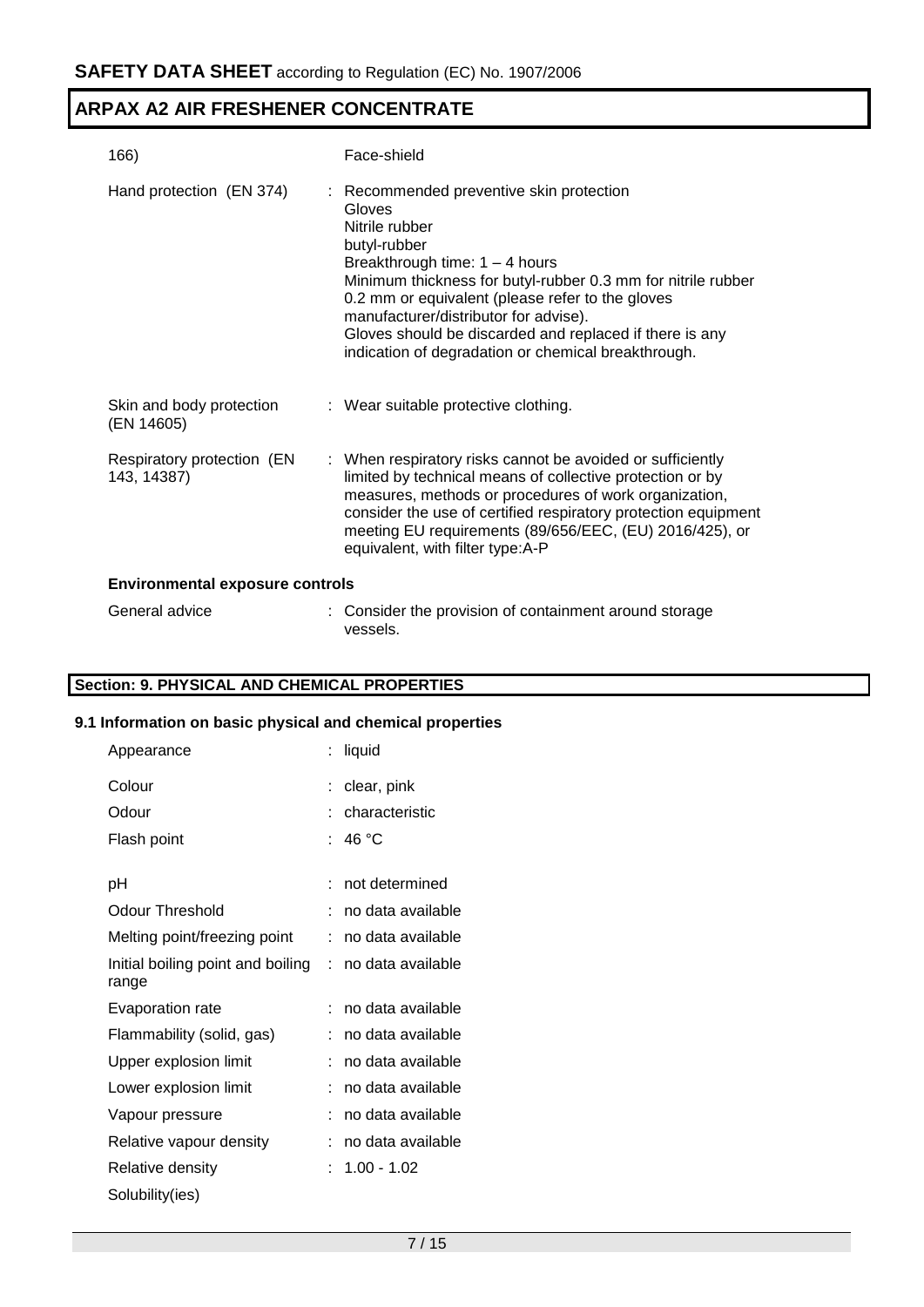| Water solubility                           | : soluble in cold water, soluble in hot water |
|--------------------------------------------|-----------------------------------------------|
| Solubility in other solvents               | : no data available                           |
| Partition coefficient: n-<br>octanol/water | : no data available                           |
| Auto-ignition temperature                  | $:$ no data available                         |
| Thermal decomposition                      | : no data available                           |
| Viscosity, dynamic                         | : no data available                           |
| Viscosity, kinematic                       | : no data available                           |
| <b>Explosive properties</b>                | : no data available                           |
| Oxidizing properties                       | no data available                             |
|                                            |                                               |

### **9.2 Other information**

no data available

### **Section: 10. STABILITY AND REACTIVITY**

### **10.1 Reactivity**

No dangerous reaction known under conditions of normal use.

### **10.2 Chemical stability**

Stable under normal conditions.

### **10.3 Possibility of hazardous reactions**

| Hazardous reactions                   | : No dangerous reaction known under conditions of normal use.                                                     |
|---------------------------------------|-------------------------------------------------------------------------------------------------------------------|
| <b>10.4 Conditions to avoid</b>       |                                                                                                                   |
| Conditions to avoid                   | : Heat, flames and sparks.                                                                                        |
| 10.5 Incompatible materials           |                                                                                                                   |
| Materials to avoid                    | : Strong oxidizing agents                                                                                         |
| 10.6 Hazardous decomposition products |                                                                                                                   |
| Hazardous decomposition<br>products   | : Depending on combustion properties, decomposition products<br>may include following materials:<br>Carbon oxides |

### **Section: 11. TOXICOLOGICAL INFORMATION**

### **11.1 Information on toxicological effects**

| Information on likely routes of | : Inhalation, Eye contact, Skin contact |
|---------------------------------|-----------------------------------------|
| exposure                        |                                         |

### **Toxicity**

### **Product**

Acute oral toxicity : Acute toxicity estimate : 1,755 mg/kg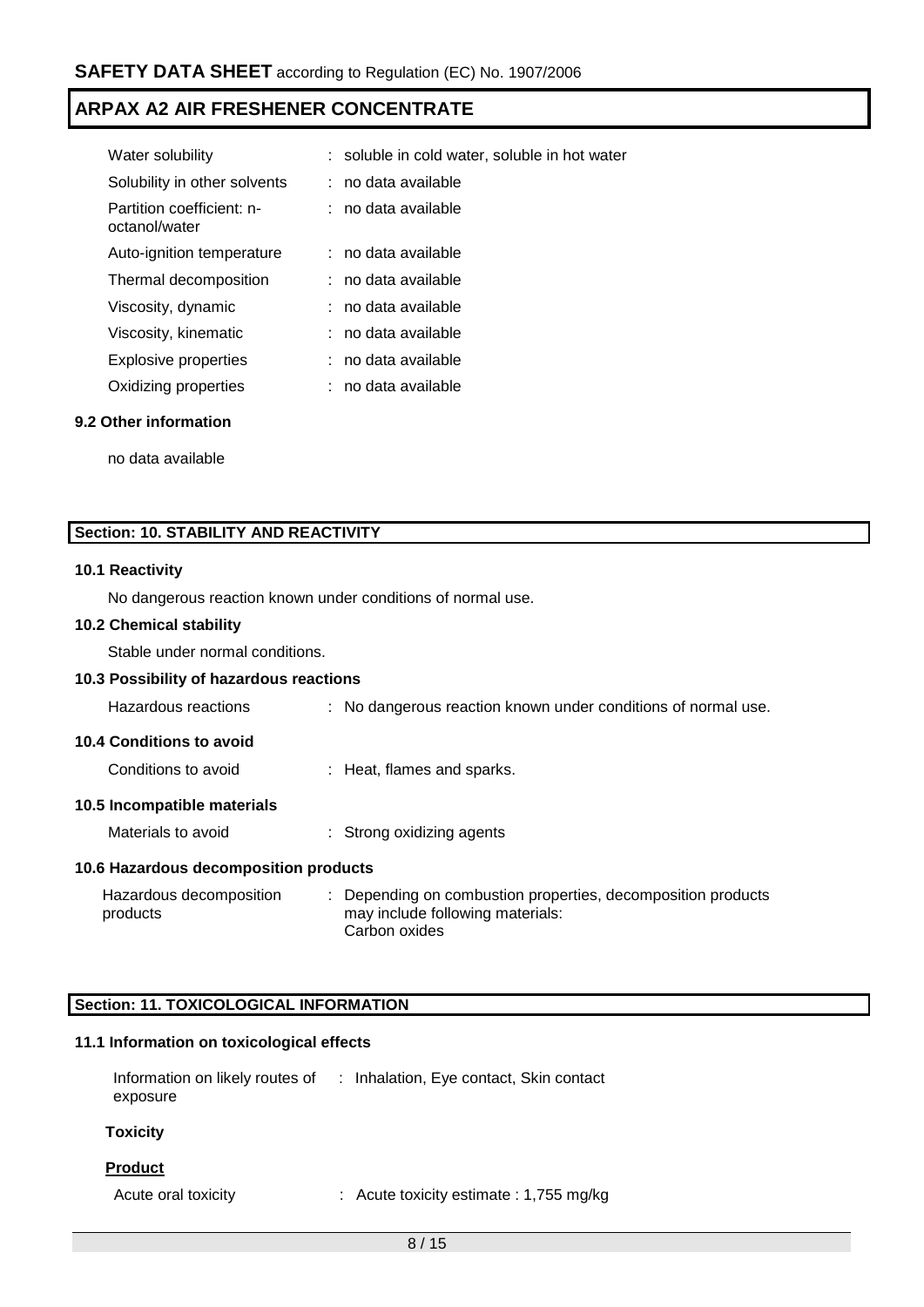| Acute inhalation toxicity            | : Acute toxicity estimate : $> 20$ mg/l<br>Exposure time: 4 h<br>Test atmosphere: vapour |  |
|--------------------------------------|------------------------------------------------------------------------------------------|--|
| Acute dermal toxicity                | Acute toxicity estimate : $> 2,000$ mg/kg                                                |  |
| Skin corrosion/irritation            | There is no data available for this product.                                             |  |
| Serious eye damage/eye<br>irritation | There is no data available for this product.                                             |  |
| Respiratory or skin<br>sensitization | : There is no data available for this product.                                           |  |
| Carcinogenicity                      | : There is no data available for this product.                                           |  |
| Reproductive effects                 | There is no data available for this product.<br>÷.                                       |  |
| Germ cell mutagenicity               | There is no data available for this product.<br>÷.                                       |  |
| Teratogenicity                       | There is no data available for this product.                                             |  |
| STOT - single exposure               | There is no data available for this product.                                             |  |
| STOT - repeated exposure             | : There is no data available for this product.                                           |  |
| Aspiration toxicity                  | There is no data available for this product.                                             |  |
| <b>Components</b>                    |                                                                                          |  |
| Acute oral toxicity                  | : Alcohols, C13, branched, ethoxylated<br>LD50 rat: $>$ 500 mg/kg                        |  |
|                                      | ALCOHOLS, C6-12, ETHOXYLATED<br>LD50 rat: 7,000 mg/kg                                    |  |
|                                      | 2,6-DIMETHYLOCT-7-EN-2-OL<br>LD50 rat: 3,600 mg/kg                                       |  |
|                                      | Limonene<br>LD50 rat: 4,400 mg/kg                                                        |  |
|                                      | 2,6-OCTADIEN-1-OL, 3,7-DIMETHYL-, ACETATE, (E)-<br>LD50 rat: 6,330 mg/kg                 |  |
|                                      | Citral<br>LD50 rat: 4,960 mg/kg                                                          |  |
|                                      | Ethanol<br>LD50 rat: 10,470 mg/kg                                                        |  |
|                                      |                                                                                          |  |

### **Components**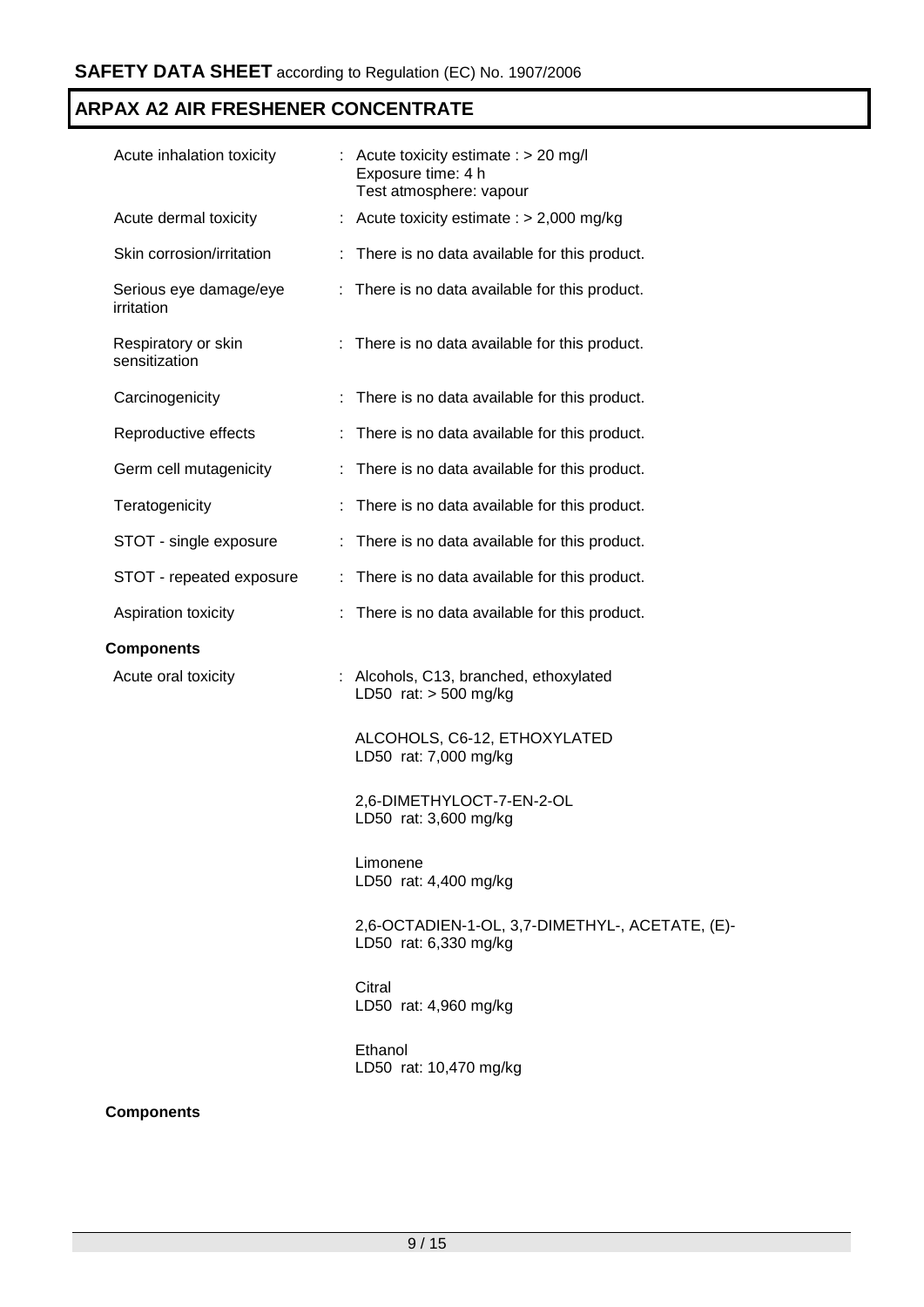| Acute inhalation toxicity             |  | : Ethanol<br>LC50 rat: 117 mg/l<br>Exposure time: 4 h<br>Test atmosphere: vapour |  |  |  |
|---------------------------------------|--|----------------------------------------------------------------------------------|--|--|--|
| <b>Components</b>                     |  |                                                                                  |  |  |  |
| Acute dermal toxicity                 |  | : ALCOHOLS, C6-12, ETHOXYLATED<br>LD50 rabbit: $> 2,000$ mg/kg                   |  |  |  |
|                                       |  | 2,6-DIMETHYLOCT-7-EN-2-OL<br>LD50 rabbit: $> 5,000$ mg/kg                        |  |  |  |
|                                       |  | Limonene<br>LD50 rabbit: $> 5,000$ mg/kg                                         |  |  |  |
|                                       |  | 2,6-OCTADIEN-1-OL, 3,7-DIMETHYL-, ACETATE, (E)-<br>LD50 rabbit: 5,460 mg/kg      |  |  |  |
|                                       |  | Citral<br>LD50 rat: 2,250 mg/kg                                                  |  |  |  |
|                                       |  | Ethanol<br>LD50 rabbit: $> 15,800$ mg/kg                                         |  |  |  |
| <b>Potential Health Effects</b>       |  |                                                                                  |  |  |  |
| Eyes                                  |  | : Causes serious eye damage.                                                     |  |  |  |
| Skin                                  |  | Health injuries are not known or expected under normal<br>use.                   |  |  |  |
| Ingestion                             |  | : Harmful if swallowed.                                                          |  |  |  |
| Inhalation                            |  | : Health injuries are not known or expected under normal<br>use.                 |  |  |  |
| <b>Chronic Exposure</b>               |  | : Health injuries are not known or expected under normal<br>use.                 |  |  |  |
| <b>Experience with human exposure</b> |  |                                                                                  |  |  |  |
| Eye contact                           |  | Redness, Pain, Corrosion                                                         |  |  |  |
| Skin contact                          |  | No symptoms known or expected.                                                   |  |  |  |
| Ingestion                             |  | No information available.                                                        |  |  |  |
| Inhalation                            |  | No symptoms known or expected.                                                   |  |  |  |

# **Section: 12. ECOLOGICAL INFORMATION**

**Further information** : no data available

# **12.1 Ecotoxicity**

### **Product**

| <b>Environmental Effects</b> | : Harmful to aquatic life with long lasting effects. |
|------------------------------|------------------------------------------------------|
| Toxicity to fish             | : no data available                                  |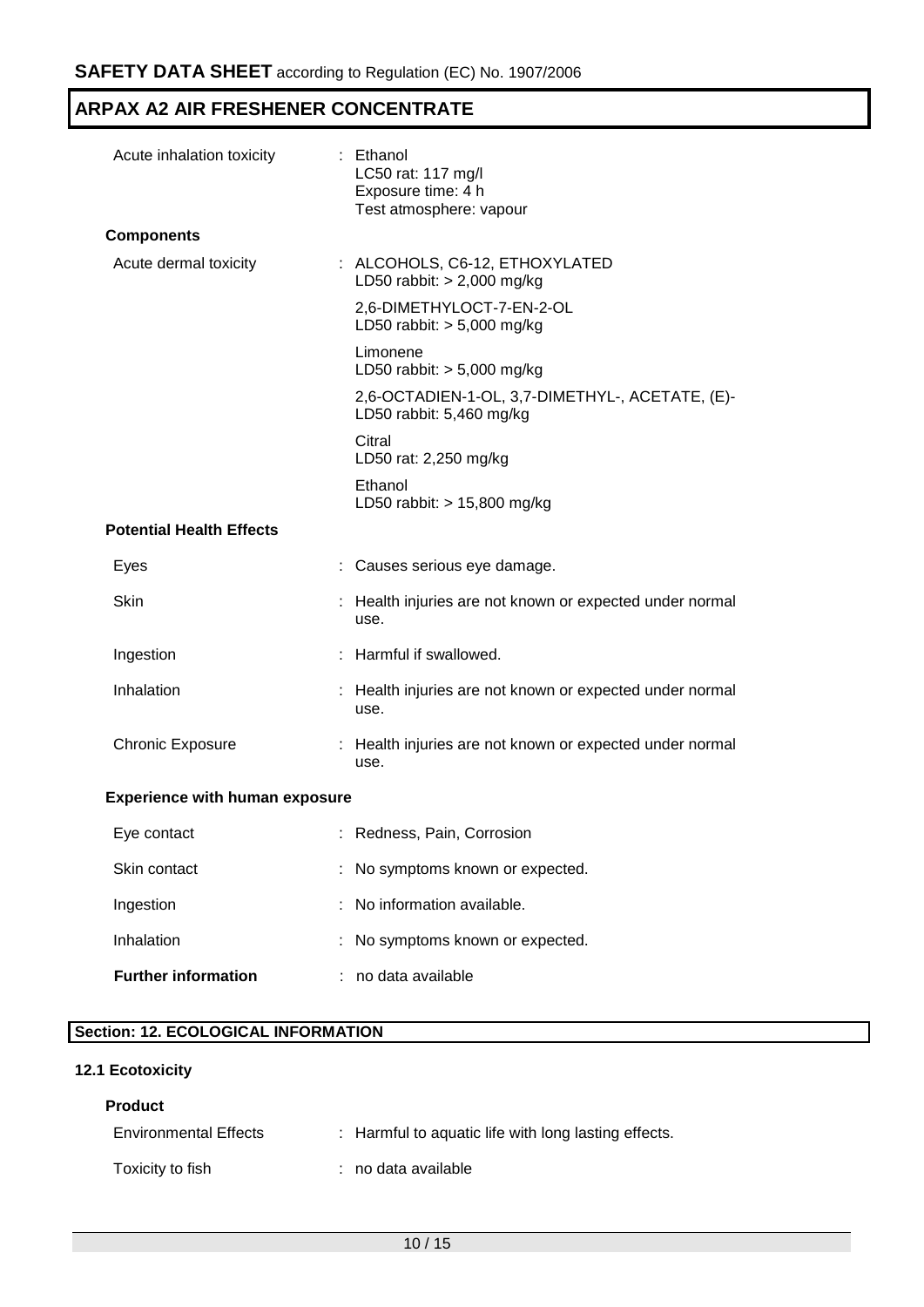| Toxicity to daphnia and other : no data available<br>aquatic invertebrates |                                                                                                                  |
|----------------------------------------------------------------------------|------------------------------------------------------------------------------------------------------------------|
| Toxicity to algae                                                          | : no data available                                                                                              |
| <b>Components</b>                                                          |                                                                                                                  |
| Toxicity to fish                                                           | : Alcohols, C13, branched, ethoxylated<br>96 h LC50 Fish: 3 mg/l                                                 |
|                                                                            | ALCOHOLS, C6-12, ETHOXYLATED<br>96 h LC50 Fish: 1.5 mg/l                                                         |
|                                                                            | Limonene<br>96 h LC50 Fathead Minnow: 0.72 mg/l<br>Method: OECD 203                                              |
|                                                                            | 2,6-OCTADIEN-1-OL, 3,7-DIMETHYL-, ACETATE, (E)-<br>96 h LC50 Leuciscus idus (Golden orfe): 68.12 mg/l            |
|                                                                            | Citral<br>96 h LC50 Fish: 6.78 mg/l                                                                              |
|                                                                            | Ethanol<br>96 h LC50 Pimephales promelas (fathead minnow): ><br>100 mg/l                                         |
| <b>Components</b>                                                          |                                                                                                                  |
| Toxicity to daphnia and other<br>aquatic invertebrates                     | : Alcohols, C13, branched, ethoxylated<br>48 h EC50 Daphnia magna (Water flea): 1.5 mg/l                         |
|                                                                            | Limonene<br>48 h EC50 Daphnia magna: 0.36 mg/l<br>Method: OECD 202                                               |
|                                                                            | 2,6-OCTADIEN-1-OL, 3,7-DIMETHYL-, ACETATE, (E)-<br>48 h EC50 Daphnia magna (Water flea): 14.1 mg/l               |
| <b>Components</b>                                                          |                                                                                                                  |
| Toxicity to algae                                                          | : 2,6-DIMETHYLOCT-7-EN-2-OL<br>72 h EC50: 38 mg/l<br>72 h EC50: 38 mg/l                                          |
|                                                                            | Limonene<br>72 h EC50 Desmodesmus subspicatus (green algae):<br>ca. $8 \text{ mg/l}$<br>Method: OECD 201         |
|                                                                            | 2,6-OCTADIEN-1-OL, 3,7-DIMETHYL-, ACETATE, (E)-<br>72 h EC50 Desmodesmus subspicatus (green algae):<br>3.72 mg/l |
|                                                                            | Citral<br>72 h EC50 Desmodesmus subspicatus (green algae):<br>103.8 mg/l<br>Method: DIN 38412<br>GLP: No         |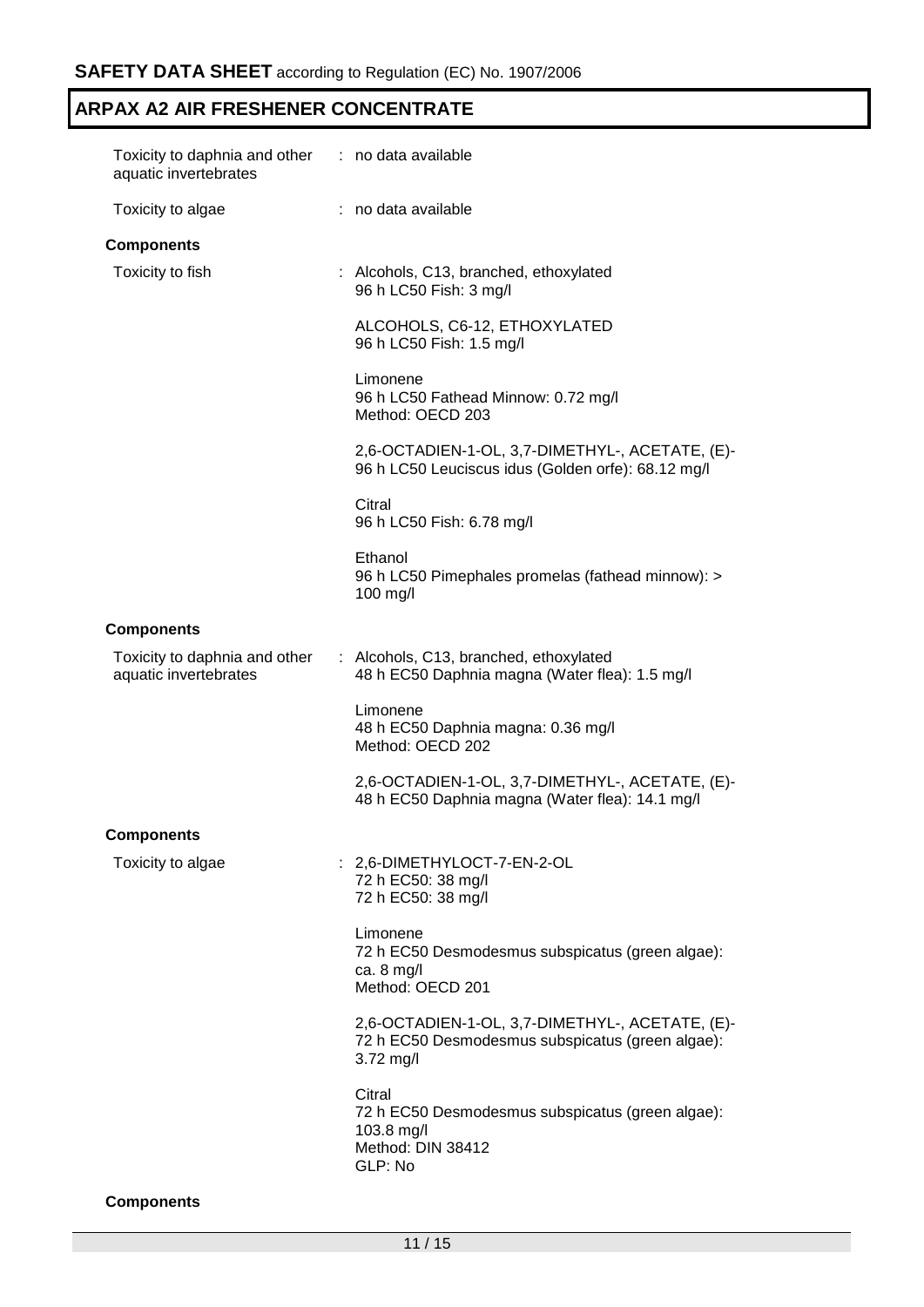| Toxicity to bacteria                                                         | : Limonene<br>3 h EC50 Sewage Microorganisms: 209 mg/l<br>Method: OECD 209        |
|------------------------------------------------------------------------------|-----------------------------------------------------------------------------------|
| <b>Components</b>                                                            |                                                                                   |
| Toxicity to daphnia and other<br>aquatic invertebrates (Chronic<br>toxicity) | : Limonene<br>16 d NOEC Daphnia: 0.115 mg/l<br>Method: Calculated                 |
| 12.2 Persistence and degradability                                           |                                                                                   |
| <b>Product</b>                                                               |                                                                                   |
| no data available                                                            |                                                                                   |
| <b>Components</b>                                                            |                                                                                   |
| Biodegradability                                                             | : Alcohols, C13, branched, ethoxylated<br>Result: Biodegradable                   |
|                                                                              | ALCOHOLS, C6-12, ETHOXYLATED<br>Result: Readily biodegradable.                    |
|                                                                              | 2,6-DIMETHYLOCT-7-EN-2-OL<br>Result: Readily biodegradable.                       |
|                                                                              | 2,6-DIMETHYLOCT-7-EN-2-OL<br>Result: Readily biodegradable.                       |
|                                                                              | Limonene<br>Result: Readily biodegradable.                                        |
|                                                                              | Limonene<br>Result: Readily biodegradable.                                        |
|                                                                              | 2,6-OCTADIEN-1-OL, 3,7-DIMETHYL-, ACETATE, (E)-<br>Result: Readily biodegradable. |
|                                                                              | Citral<br>Result: Readily biodegradable.                                          |
|                                                                              | 3-(4-TERT-BUTYLPHENYL)PROPIONALDEHYDE<br>Result: Readily biodegradable.           |
|                                                                              | Ethanol<br>Result: Readily biodegradable.                                         |
| 12.3 Bioaccumulative potential                                               |                                                                                   |
| no data available                                                            |                                                                                   |

# **12.4 Mobility in soil**

no data available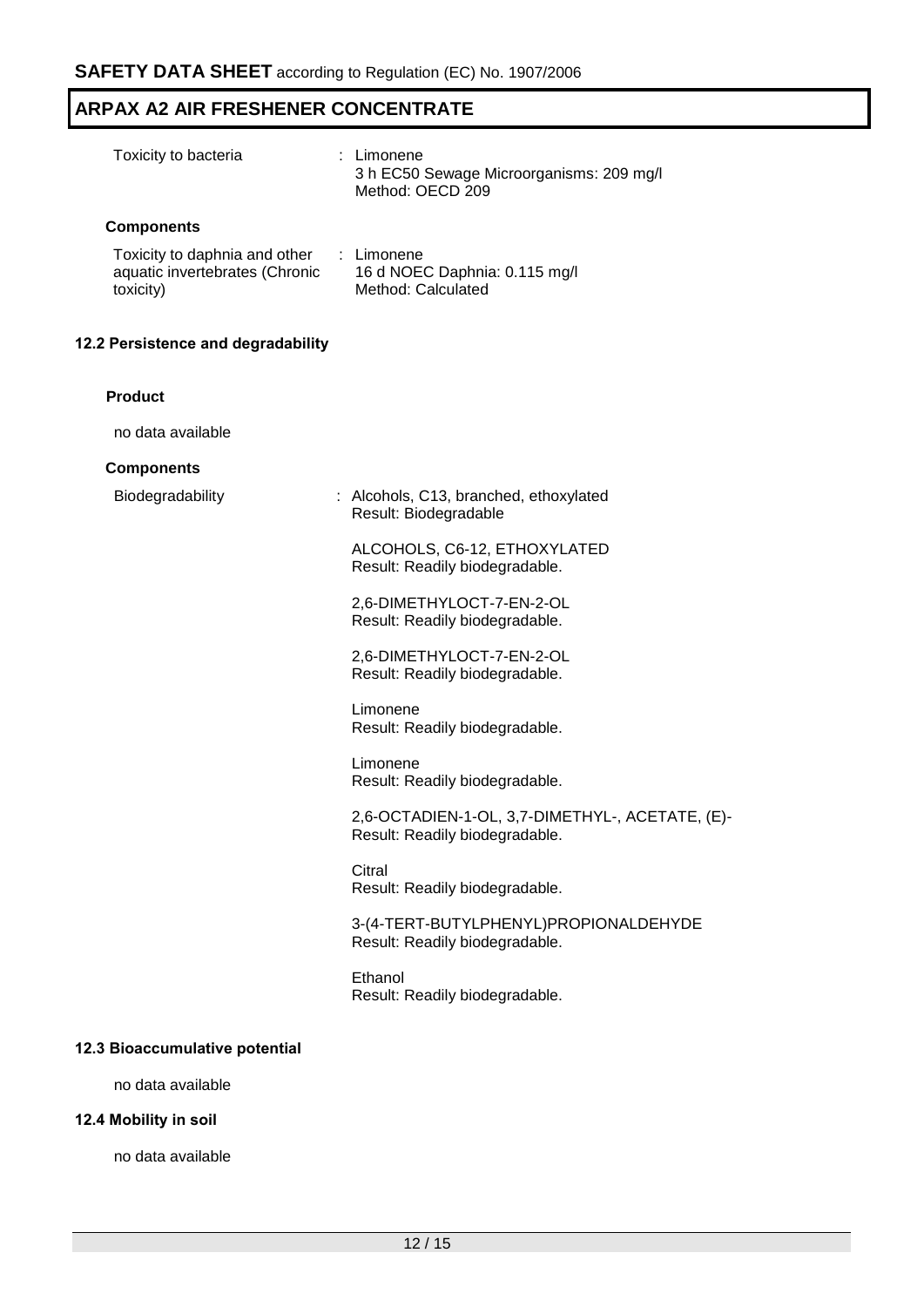### **12.5 Results of PBT and vPvB assessment**

### **Product**

Assessment : This substance/mixture contains no components considered to be either persistent, bioaccumulative and toxic (PBT), or very persistent and very bioaccumulative (vPvB) at levels of 0.1% or higher.

### **12.6 Other adverse effects**

no data available

### **Section: 13. DISPOSAL CONSIDERATIONS**

Dispose of in accordance with the European Directives on waste and hazardous waste.Waste codes should be assigned by the user, preferably in discussion with the waste disposal authorities.

### **13.1 Waste treatment methods**

| Product                              | : The product should not be allowed to enter drains, water<br>courses or the soil.<br>Where possible recycling is preferred to disposal or<br>incineration.<br>If recycling is not practicable, dispose of in compliance with<br>local regulations.<br>Dispose of wastes in an approved waste disposal facility.                                                                                                                                                                                              |
|--------------------------------------|---------------------------------------------------------------------------------------------------------------------------------------------------------------------------------------------------------------------------------------------------------------------------------------------------------------------------------------------------------------------------------------------------------------------------------------------------------------------------------------------------------------|
| Contaminated packaging               | : Dispose of as unused product.<br>Empty containers should be taken to an approved waste<br>handling site for recycling or disposal.<br>Do not re-use empty containers.                                                                                                                                                                                                                                                                                                                                       |
| Guidance for Waste Code<br>selection | : Organic wastes containing dangerous substances. If this<br>product is used in any further processes, the final user must<br>redefine and assign the most appropriate European Waste<br>Catalogue Code. It is the responsibility of the waste generator<br>to determine the toxicity and physical properties of the<br>material generated to determine the proper waste<br>identification and disposal methods in compliance with<br>applicable European (EU Directive 2008/98/EC) and local<br>regulations. |

### **Section: 14. TRANSPORT INFORMATION**

The shipper/consignor/sender is responsible to ensure that the packaging, labeling, and markings are in compliance with the selected mode of transport.

### **Land transport (ADR/ADN/RID)**

|  |  | 14.1 UN number: |
|--|--|-----------------|
|--|--|-----------------|

- **14.2 UN proper shipping name:** ALCOHOL, N.O.S. (Ethanol)
- **14.3 Transport hazard class(es):** 3
- **14.4 Packing group:** III
- **14.5 Environmental hazards:** No

14.6 Special precautions for user: Not applicable.

**14.1 UN number:** UN 1987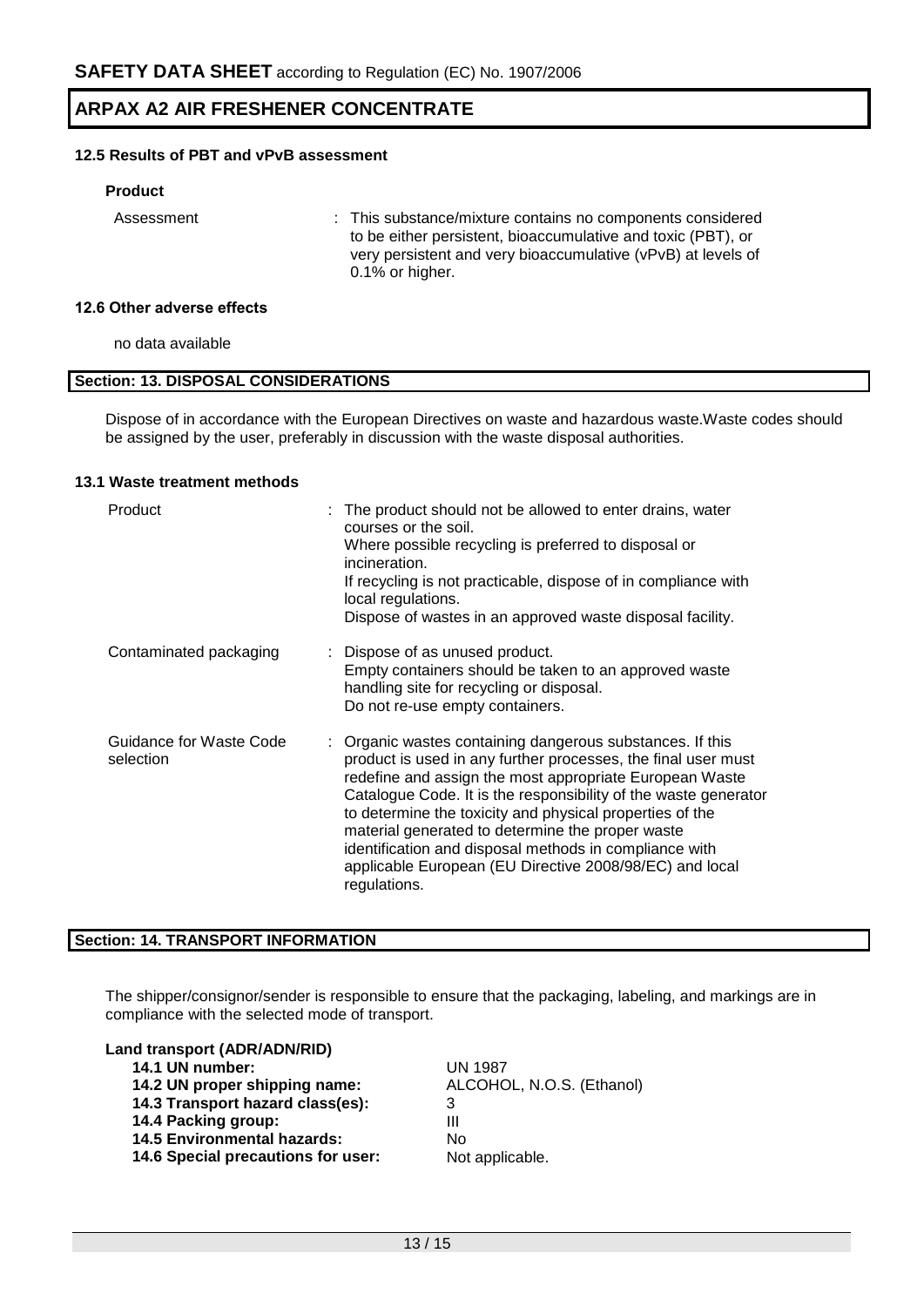| Air transport (IATA)                 |                           |
|--------------------------------------|---------------------------|
| 14.1 UN number:                      | UN 1987                   |
| 14.2 UN proper shipping name:        | ALCOHOL, N.O.S. (Ethanol) |
| 14.3 Transport hazard class(es):     | 3                         |
| 14.4 Packing group:                  | Ш                         |
| <b>14.5 Environmental hazards:</b>   | N٥                        |
| 14.6 Special precautions for user:   | Not applicable.           |
| Sea transport (IMDG/IMO)             |                           |
| 14.1 UN number:                      | <b>UN 1987</b>            |
| 14.2 UN proper shipping name:        | ALCOHOL, N.O.S. (Ethanol) |
| 14.3 Transport hazard class(es):     | 3                         |
| 14.4 Packing group:                  | Ш                         |
| <b>14.5 Environmental hazards:</b>   | N٥                        |
| 14.6 Special precautions for user:   | Not applicable.           |
| 14.7 Transport in bulk according to  | Not applicable.           |
| Annex II of MARPOL 73/78 and the IBC |                           |
| Code:                                |                           |

### **Section: 15. REGULATORY INFORMATION**

### **15.1 Safety, health and environmental regulations/legislation specific for the substance or mixture:**

### **INTERNATIONAL CHEMICAL CONTROL LAWS**

### **15.2 Chemical Safety Assessment:**

No Chemical Safety Assessment has been carried out on the product.

### **Section: 16. OTHER INFORMATION**

| <b>Classification</b>            | <b>Justification</b>                |
|----------------------------------|-------------------------------------|
| Flammable liquids 3, H226        | Based on product data or assessment |
| Acute toxicity 4, H302           | Calculation method                  |
| Serious eye damage 1, H318       | Calculation method                  |
| Chronic aquatic toxicity 3, H412 | Calculation method                  |

### **Full text of H-Statements**

| H <sub>225</sub> | Highly flammable liquid and vapour.                   |
|------------------|-------------------------------------------------------|
| H <sub>226</sub> | Flammable liquid and vapour.                          |
| H <sub>302</sub> | Harmful if swallowed.                                 |
| H <sub>315</sub> | Causes skin irritation.                               |
| H317             | May cause an allergic skin reaction.                  |
| H318             | Causes serious eye damage.                            |
| H319             | Causes serious eye irritation.                        |
| H400             | Very toxic to aquatic life.                           |
| H410             | Very toxic to aquatic life with long lasting effects. |
| H412             | Harmful to aquatic life with long lasting effects.    |

### **Full text of other abbreviations**

ADN – European Agreement concerning the International Carriage of Dangerous Goods by Inland Waterways; ADR – European Agreement concerning the International Carriage of Dangerous Goods by Road; AICS – Australian Inventory of Chemical Substances; ASTM – American Society for the Testing of